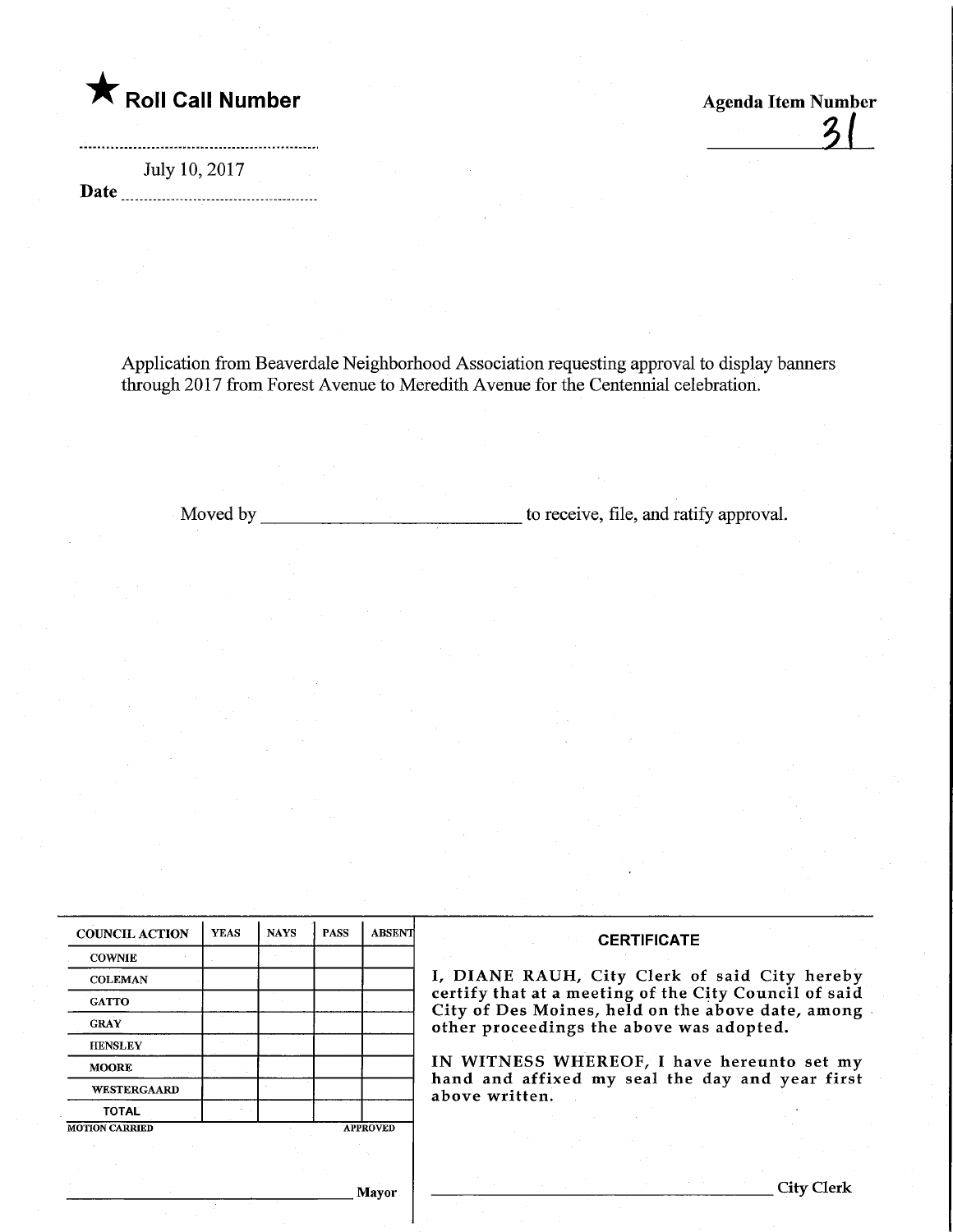

**A Community of Products and** 

.<br>Waliofariki mwaka 1992

ŧ,

City of Des Moines Application for Permission to Temporarily Place Banner(s) or Item(s) Over/Across Public Street and/or Right-of-Way

 $\mathcal{Y}(\mathcal{X})$ 

 $\sim$  . . . . **Contractor** 

Please submit application 45 days in advance (Print or Type)

|                                                                                                                                                                      | $P0 B1$ 30175 Dw Mines, IA 50310                                                                               |  | Berodah Night-And Asserter |  |
|----------------------------------------------------------------------------------------------------------------------------------------------------------------------|----------------------------------------------------------------------------------------------------------------|--|----------------------------|--|
| <b>Address:</b>                                                                                                                                                      |                                                                                                                |  |                            |  |
| Contact Person: SEAN BAWNEWShi                                                                                                                                       |                                                                                                                |  | Alternate Contact          |  |
|                                                                                                                                                                      |                                                                                                                |  | Cell Phone:                |  |
| Daytime Phone: 515-556-9111<br>E-Mail Address: Seenbrystewshil with the com                                                                                          |                                                                                                                |  |                            |  |
| Date(s) the banner(s) or item(s) will be displayed: $\sqrt{76}$ $\sim$ 3 $\sqrt{207}$                                                                                |                                                                                                                |  |                            |  |
|                                                                                                                                                                      | Purpose of the banner(s) or item(s): $\ell \ell \, l \, l \, l \, \cdots$ $\ell \, l \, l \, l \, l \, \cdots$ |  |                            |  |
|                                                                                                                                                                      |                                                                                                                |  |                            |  |
| How will the banner(s) or item(s) be anchored?<br>$\rho \sim \frac{S_0^2 C_1^2 C_2^2}{S_1^2 C_1^2 C_2^2}$                                                            |                                                                                                                |  |                            |  |
| If you plan to anchor to the utility pole, please provide written permission from<br>the utility company or from the City (if poles are City-owned). Such permission |                                                                                                                |  |                            |  |
| Size of banner(s) or item(s):<br>$\begin{array}{ccc}\n\wedge^2 &   & \wedge^2 & \wedge^2 \\ \hline\n\end{array}$                                                     |                                                                                                                |  |                            |  |
|                                                                                                                                                                      | Specifications of banner(s) or item(s):                                                                        |  |                            |  |
| Type of Material: $\mathsf{U}$ (^ ງ )                                                                                                                                |                                                                                                                |  |                            |  |
| FOUT                                                                                                                                                                 | Number of grommets used to secure banner or item:<br>$600\%$ p b m                                             |  |                            |  |

**Providence of the Experimental Activities**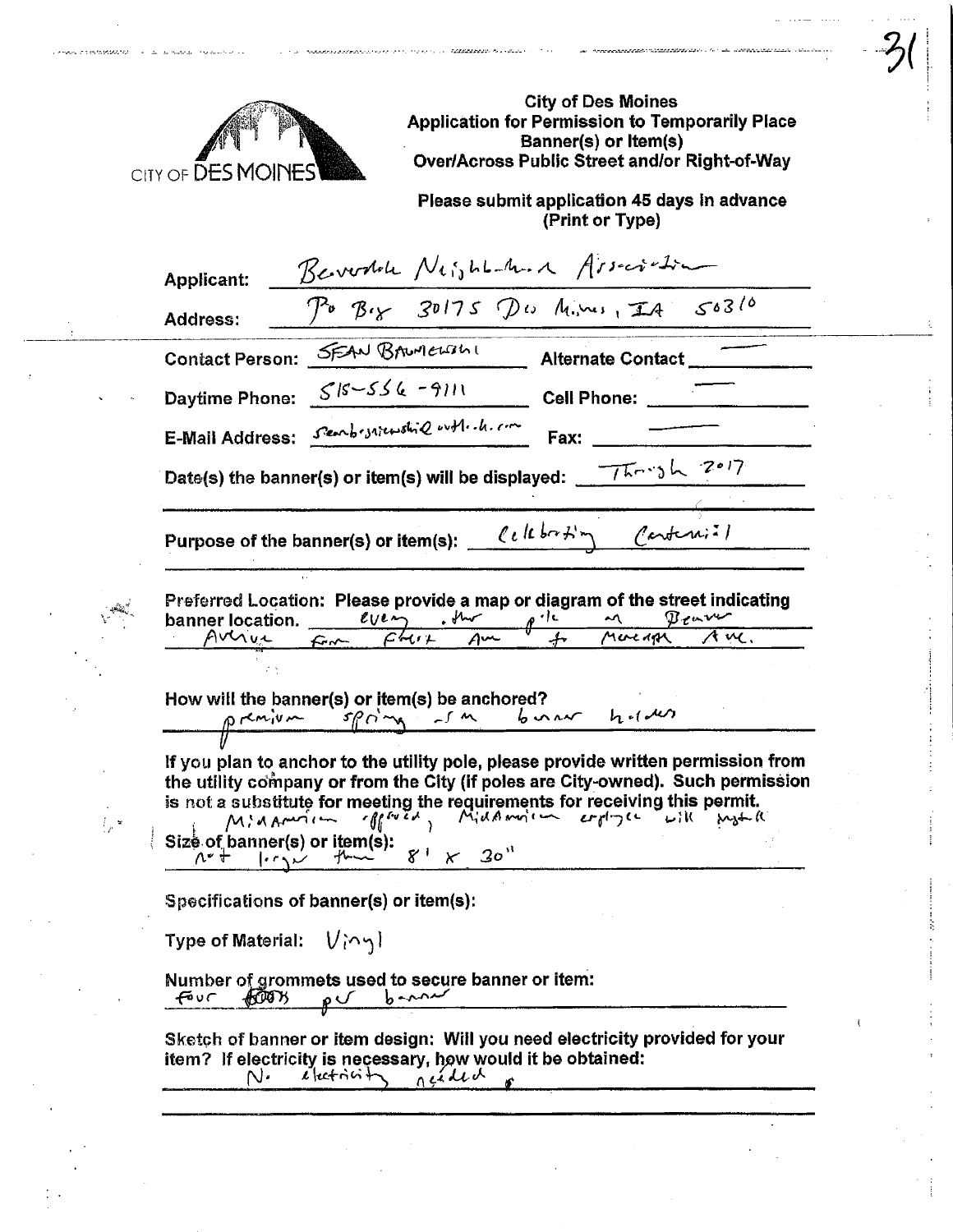#### Indemnification;

To the fullest extent permitted by law, the Applicant agrees to defend, pay on behalf of, indemnify, and hold harmless the City of Des Moines, Iowa against any and all claims, demands, suites, or loss, including any and all outlay and expense connected therewith, by reason of personal injury, bodily injury or death, and property damage, which arises out of the Applicant erecting, dispiaying, maintaining and removing banner or item display.

#### Insurance:

A Certificate of Insurance to demonstrate compliance with these requirements shall be submitted to the City's Risk Management Office. Applicant shall purchase and maintain during the period of the banner or item display, including erection, display and removal of banner or item. General Liability insurance with a limit of no less than \$500,000 per occurrence and/or aggregate, Automobile Liability Insurance for owned (if applicable), non-owned and hired vehicles with a limit of no less than \$500,000 per occurrence. Both the Generai and Automobile Liability Insurance policies shall include Contractual Liability coverage equivalent to that included in a standard ISO Insurance form. if the banner or item display Is part of a special event for which a Street Use Permit is granted, the insurance required for the Street Use Permit will ba considered to also cover insurance otherwise required for this permit.

Applicant agrees to provide all maintenance and upkeep of the banner(s) or item(s) for the duration that the banner(s) or item(s) is in place. Banner(s) or item(s) may be removed at the expense of the applicant if required by the City.<br> $\sqrt{2\sqrt{3}}$ 

 $SUTS$  Date

Please return to City Clerk's Office 400 Robert D, Ray Drive Des Moines, IA 50309 Phone: (515)283-4209, Ext. 7 Fax- (515)237.2645

### FOR OFFICE USE ONLY:

Traffic Division Approval:

Risk Management Approval:

**City Council Approval:**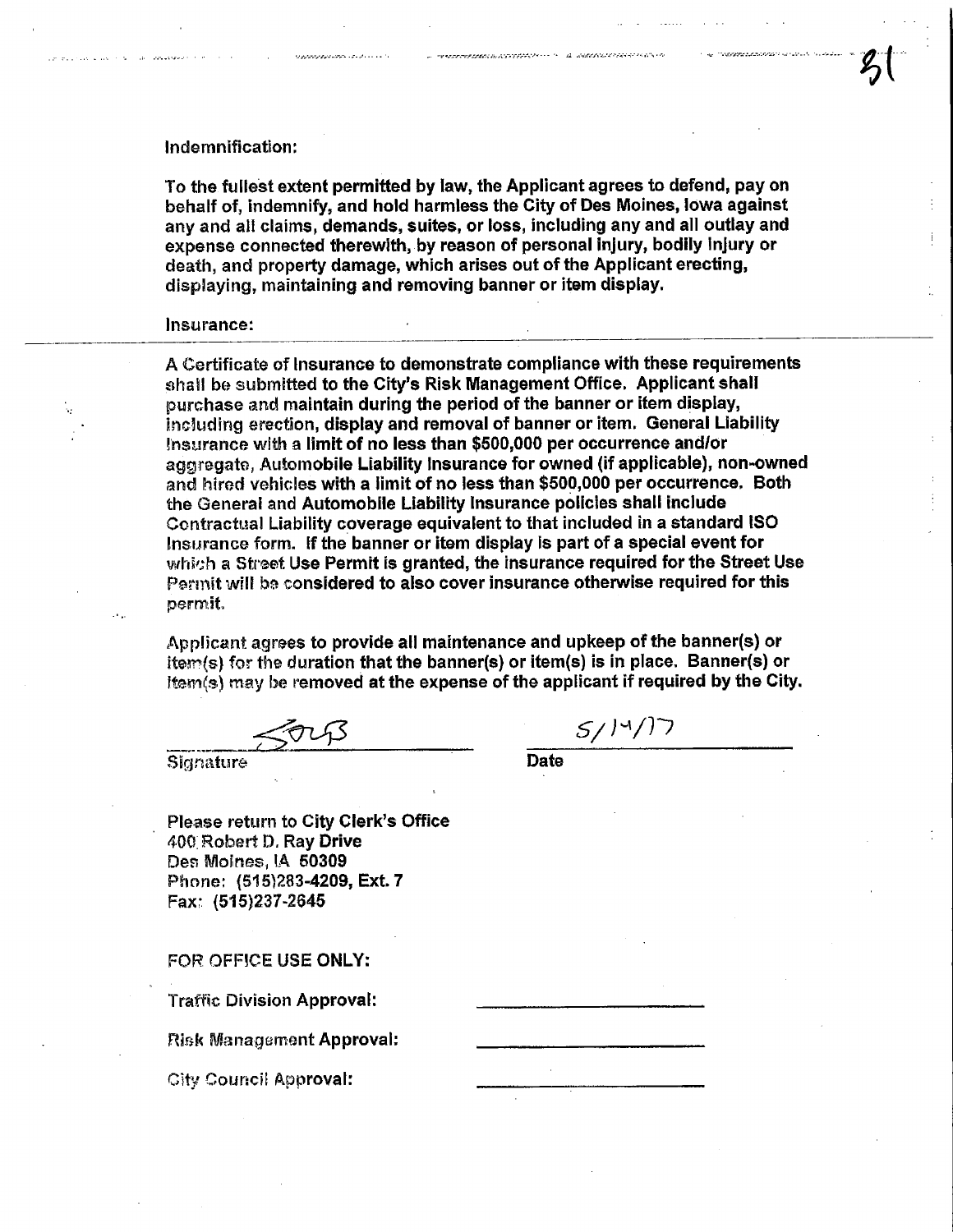## HOLD HARMLESS AGREEMENT AND EVIDENCE OF INSURANCE COVERAGE FOR THE CONSTRUCTION, ERECTION, MAINTENANCE AND REMOVAL OF STREET BANNERS IN CITY OF DES MONES RIGHT-OF-WAY

THE REPORT OF PERSONAL PROPERTY AND RELEASED FOR A STRUCTURE OF A STRUCTURE OF A STRUCTURE OF A STRUCTURE OF A

The concentration of the account of the concentration in the concentration of the concentration of the concentration of the concentration of the concentration of the concentration of the concentration of the concentration

couples and a space of the space of

 $f_{\alpha\beta}$  his character of  $f_{\alpha\beta}$ The undersigned, as an authorized representative of  $\Delta$   $\cdots$   $\cdots$   $\cdots$   $\cdots$ acknowledges that the organization is a recognized group or association by the City of Des Moines, Iowa, or is a tax-exempt organization under Section 501 (c) (3) of the United States taternal Revenue Code.

On behalf of the organization or association, the undersigned states that the street banners which are the subject of this Agreement shall be placed in an area generally described as:

Because Avenue For Fortat Avenue de  $47~$  Avru

The organization or association acknowledges and agrees that it will soley provide for the construction, erection, maintenance and removal of street banners and that the City of Des Moines, its employees, agents and assigns shall have no obligation or responsibility whatsoever for the construction, erection, maintenance and removal of the street banners.

The undersigned acknowledges that any and all activity undertaken by any officer, agent, employee, volunteer and/or assign of the organization or association related to the placement of street banners and associated activity ia City owned right-of-way pursuant to authorization of the City of Des Moines, Iowa given in Resolution Number 99-991 dated April 5,1999 is done solely on behalf of the organization or association and that the undersigned, on behalf of the organization or association, releases and holds fhe City of Des Moines, Iowa, its officers, agents, employees and assigns harmless from any and all damages which may be asserted, claimed, or recovered against the City of Des Moines;, Iowa, its officers, agents, employees and assigns by reason of property damage and/or personal injury, including bodily injury, which arises out of or which is in any way connected or associated with the activity undertaken for the construction, erection, mainter ance and removal of the street banners from City owned right-of-way.

The organization or association assumes fall responsibility for any and all damages or injuries which may result to any person or property by reason of or in connection with the activities undertaken by or on behalf of the organization or association.

The undersigned further acknowledges that any and all officers, agents, employees, volunteers and/or assigns of the organization or association are not employees or contractors of the City of Des Moines, Iowa and are exempt from the coverage  $(s)$ provided by Code of Iowa, Chapters 85, 85A, 85B and any succeeding legislation, and that such individuals shall have no right to make a claim for or receive any compensation from the City of Des Moines, Iowa as provided by Code of Iowa Chapters 85, 85A, 85B or any succeeding legislation.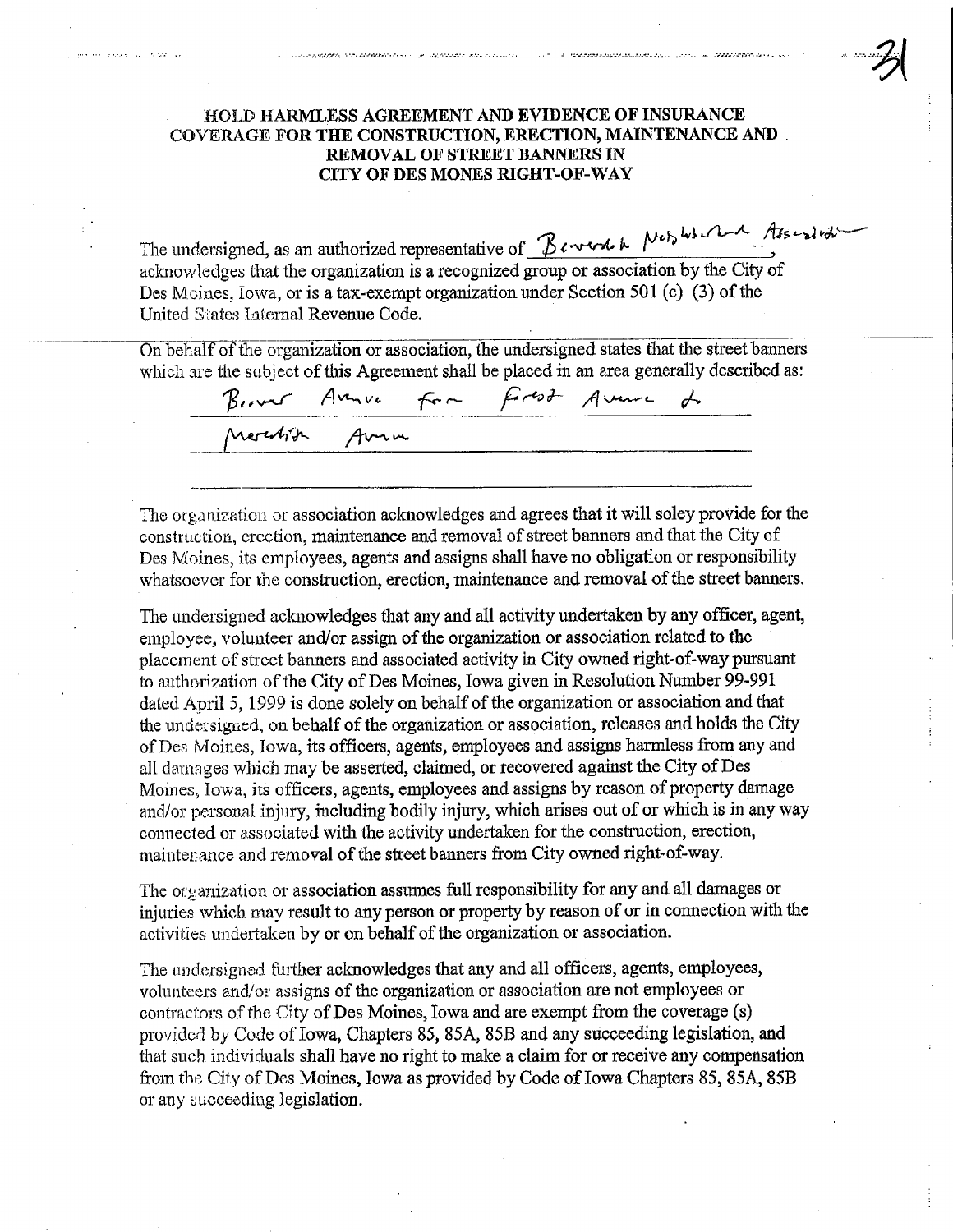The organization or association represents that it has the approval of Mid-American Energy Company to erect street banners on utility or like-poles within the designated area, and that the above-named organization or association has liability insurance (Policy<br>Name and Number<br> $\overline{f}$ Name and Number . TH, '^ '^ ^^c" ' :,",;',\_ - "" Tin full force and effect which names the organization or association, and as an additional insured, the City of Des Moines.

The undersigned further represents that the liability insurance will remain in full force and effect during the period the street banners are located in City owned right-of-way and agrees that upon expiration, termination or otherwise of the liability insurance coverage, or if any of the terms of this Agreement cannot or are not met, the authority of the organization or association to have the street banners placed in City owned right-of-way will immediately terminate and the banners will be removed.

This Hold Harmless Agreement and Evidence of Insurance Coverage is executed on this  $\frac{1}{s} \sum_{d} \frac{1}{s} \sum_{d} \frac{1}{d}$  and  $\sum_{d} \frac{1}{s} \sum_{d} \frac{1}{s} \sum_{e} \frac{1}{s} \sum_{e} \frac{1}{s} \sum_{e} \frac{1}{s} \sum_{e} \frac{1}{s} \sum_{e} \frac{1}{s} \sum_{e} \frac{1}{s} \sum$  $20$   $\sqrt{7}$  on behalf of and by the authority of  $\frac{1}{\sqrt{3}}\frac{\sqrt{3+\sqrt{3-\frac{2}{3-\frac{2}{3-\frac{2}{3-\frac{2}{3-\frac{2}{3-\frac{2}{3-\frac{2}{3-\frac{2}{3-\frac{2}{3-\frac{2}{3-\frac{2}{3-\frac{2}{3-\frac{2}{3-\frac{2}{3-\frac{2}{3-\frac{2}{3-\frac{2}{3-\frac{2}{3-\frac{2}{3-\frac{2}{3-\frac{2}{3-\frac{2}{3-\frac{2}{3-\frac{2}{3-\frac{2}{3-\frac{2}{3-\frac{2}{3-\frac{2}{3-\frac{2}{3-\frac{2}{3-\frac{2}{3-\frac{2}{3-\frac{2}{3-\frac$ 

 $SPLB$ 

''^i.-.ri^?.'.--^,.-.-.:^:/.

八 | |

Authorized Representative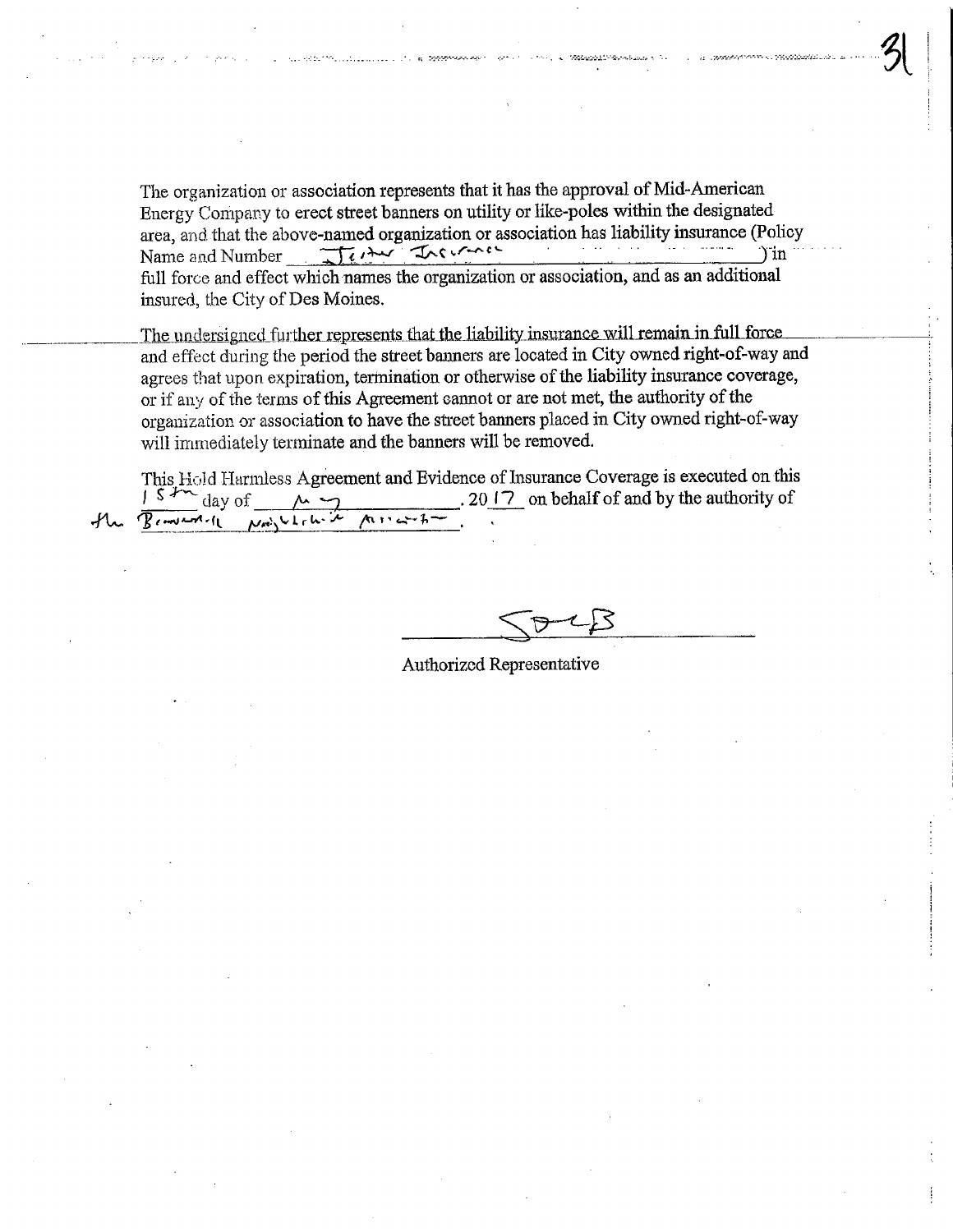|                                                                                | ACORI                                                                                                                                                                                                                                                                                                                                                                                                                                                                                                                                                     |                    |             |                         | <b>CERTIFICATE OF LIABILITY INSURANCE</b> |                                    |                                                    |                             | <b>BEAVE-1</b>                                                                                                                                                       |          | OP ID: LM<br>DATE (MM/DD/YYYY)<br>05/15/2017 |
|--------------------------------------------------------------------------------|-----------------------------------------------------------------------------------------------------------------------------------------------------------------------------------------------------------------------------------------------------------------------------------------------------------------------------------------------------------------------------------------------------------------------------------------------------------------------------------------------------------------------------------------------------------|--------------------|-------------|-------------------------|-------------------------------------------|------------------------------------|----------------------------------------------------|-----------------------------|----------------------------------------------------------------------------------------------------------------------------------------------------------------------|----------|----------------------------------------------|
|                                                                                | THIS CERTIFICATE IS ISSUED AS A MATTER OF INFORMATION ONLY AND CONFERS NO RIGHTS UPON THE CERTIFICATE HOLDER. THIS<br>CERTIFICATE DOES NOT AFFIRMATIVELY OR NEGATIVELY AMEND, EXTEND OR ALTER THE COVERAGE AFFORDED BY THE POLICIES<br>BELOW. THIS CERTIFICATE OF INSURANCE DOES NOT CONSTITUTE A CONTRACT BETWEEN THE ISSUING INSURER(S), AUTHORIZED<br>REPRESENTATIVE OR PRODUCER, AND THE CERTIFICATE HOLDER.<br>IMPORTANT: If the certificate holder is an ADDITIONAL INSURED, the policy(ies) must be endorsed. If SUBROGATION IS WAIVED, subject to |                    |             |                         |                                           |                                    |                                                    |                             |                                                                                                                                                                      |          |                                              |
|                                                                                | the terms and conditions of the policy, certain policies may require an endorsement. A statement on this certificate does not confer rights to the<br>certificate holder in lieu of such endorsement(s).                                                                                                                                                                                                                                                                                                                                                  |                    |             |                         |                                           |                                    |                                                    |                             |                                                                                                                                                                      |          |                                              |
| <b>PRODUCER</b>                                                                |                                                                                                                                                                                                                                                                                                                                                                                                                                                                                                                                                           |                    |             |                         |                                           | <b>CONTACT</b><br>NAME:            |                                                    |                             | Melissa R Kauffman, CIC, CPCU                                                                                                                                        |          |                                              |
| Jester Insurance Services, Inc<br>303 Watson Powell, Jr. Way<br>P. O. Box 4779 |                                                                                                                                                                                                                                                                                                                                                                                                                                                                                                                                                           |                    |             |                         |                                           | PHONE (A/C, No, Ext): 515-243-2707 |                                                    | FAX (A/C, No): 515-243-6862 |                                                                                                                                                                      |          |                                              |
|                                                                                | Des Moines, IA 50305-4779                                                                                                                                                                                                                                                                                                                                                                                                                                                                                                                                 |                    |             |                         |                                           |                                    |                                                    |                             | E-MAIL<br>ADDRESS: mkauffman@jesterinsurance.com<br>INSURER(S) AFFORDING COVERAGE                                                                                    |          | <b>NAIC#</b>                                 |
|                                                                                | Melissa R Kauffman, CIC, CPCU                                                                                                                                                                                                                                                                                                                                                                                                                                                                                                                             |                    |             |                         |                                           |                                    |                                                    |                             | INSURER A: Cincinnati Insurance Company                                                                                                                              |          | 10677                                        |
| <b>INSURED</b>                                                                 | Beaverdale Neighborhood Assoc                                                                                                                                                                                                                                                                                                                                                                                                                                                                                                                             |                    |             |                         |                                           | <b>INSURER B:</b>                  |                                                    |                             |                                                                                                                                                                      |          |                                              |
|                                                                                | PO Box 30175<br>Des Moines, IA 50310                                                                                                                                                                                                                                                                                                                                                                                                                                                                                                                      |                    |             |                         |                                           | <b>INSURER C:</b>                  |                                                    |                             |                                                                                                                                                                      |          |                                              |
|                                                                                |                                                                                                                                                                                                                                                                                                                                                                                                                                                                                                                                                           |                    |             |                         |                                           | <b>INSURER D:</b>                  |                                                    |                             |                                                                                                                                                                      |          |                                              |
|                                                                                |                                                                                                                                                                                                                                                                                                                                                                                                                                                                                                                                                           |                    |             |                         |                                           | <b>INSURER E:</b>                  |                                                    |                             |                                                                                                                                                                      |          |                                              |
|                                                                                | <b>COVERAGES</b>                                                                                                                                                                                                                                                                                                                                                                                                                                                                                                                                          |                    |             |                         | <b>CERTIFICATE NUMBER:</b>                | <b>INSURER F:</b>                  |                                                    |                             | <b>REVISION NUMBER:</b>                                                                                                                                              |          |                                              |
|                                                                                | THIS IS TO CERTIFY THAT THE POLICIES OF INSURANCE LISTED BELOW HAVE BEEN ISSUED TO THE INSURED NAMED ABOVE FOR THE POLICY PERIOD<br>INDICATED. NOTWITHSTANDING ANY REQUIREMENT, TERM OR CONDITION OF ANY CONTRACT OR OTHER DOCUMENT WITH RESPECT TO WHICH THIS<br>CERTIFICATE MAY BE ISSUED OR MAY PERTAIN, THE INSURANCE AFFORDED BY THE POLICIES DESCRIBED HEREIN IS SUBJECT TO ALL THE TERMS,<br>EXCLUSIONS AND CONDITIONS OF SUCH POLICIES. LIMITS SHOWN MAY HAVE BEEN REDUCED BY PAID CLAIMS.                                                        |                    |             |                         |                                           |                                    |                                                    |                             |                                                                                                                                                                      |          |                                              |
| <b>INSR</b><br>LTR                                                             | <b>TYPE OF INSURANCE</b>                                                                                                                                                                                                                                                                                                                                                                                                                                                                                                                                  |                    |             | ADDL SUBR<br>iinsd Iwvo | POLICY NUMBER                             |                                    | POLICY EFF POLICY EXP<br>(MM/DD/YYYY) (MM/DD/YYYY) |                             | <b>LIMITS</b>                                                                                                                                                        |          |                                              |
| X.                                                                             | COMMERCIAL GENERAL LIABILITY                                                                                                                                                                                                                                                                                                                                                                                                                                                                                                                              |                    |             |                         |                                           |                                    |                                                    |                             | <b>EACH OCCURRENCE</b>                                                                                                                                               | s        | 1,000,000                                    |
|                                                                                | CLAIMS-MADE   X   OCCUR                                                                                                                                                                                                                                                                                                                                                                                                                                                                                                                                   |                    |             |                         | ENP 0161164                               |                                    | 09/01/2016                                         | 09/01/2019                  | DAMAGE TO RENTED<br>PREMISES (Ea occurrence)                                                                                                                         | \$       | 100,000                                      |
|                                                                                |                                                                                                                                                                                                                                                                                                                                                                                                                                                                                                                                                           |                    |             |                         |                                           |                                    |                                                    |                             | MED EXP (Any one person)                                                                                                                                             | s.       | 5,000                                        |
|                                                                                |                                                                                                                                                                                                                                                                                                                                                                                                                                                                                                                                                           |                    |             |                         |                                           |                                    |                                                    |                             | PERSONAL & ADV INJURY                                                                                                                                                | \$       | 1,000,000                                    |
|                                                                                | GEN'L AGGREGATE LIMIT APPLIES PER:                                                                                                                                                                                                                                                                                                                                                                                                                                                                                                                        |                    |             |                         |                                           |                                    |                                                    |                             | <b>GENERAL AGGREGATE</b>                                                                                                                                             | ŝ        | 2,000,000<br>2,000,000                       |
|                                                                                | <b>FRO-</b><br>JECT<br>LOC<br><b>POLICY</b>                                                                                                                                                                                                                                                                                                                                                                                                                                                                                                               |                    |             |                         |                                           |                                    |                                                    |                             | PRODUCTS - COMP/OP AGG                                                                                                                                               | \$<br>\$ |                                              |
|                                                                                | OTHER:<br><b>AUTOMOBILE LIABILITY</b>                                                                                                                                                                                                                                                                                                                                                                                                                                                                                                                     |                    |             |                         |                                           |                                    |                                                    |                             | <b>COMBINED SINGLE LIMIT</b>                                                                                                                                         | \$       | 1,000,000                                    |
|                                                                                | ANY AUTO                                                                                                                                                                                                                                                                                                                                                                                                                                                                                                                                                  |                    |             |                         | <b>ENP 016 11 64</b>                      |                                    |                                                    | 09/01/2016 09/01/2019       | (Ea accident)<br>BODILY INJURY (Per person)                                                                                                                          | \$       |                                              |
|                                                                                | SCHEDULED<br>ALL OWNED<br><b>AUTOS</b>                                                                                                                                                                                                                                                                                                                                                                                                                                                                                                                    |                    |             |                         |                                           |                                    |                                                    |                             | BODILY INJURY (Per accident)                                                                                                                                         | \$       |                                              |
| x                                                                              | AUTOS<br>NON-OWNED<br>х<br><b>HIRED AUTOS</b><br><b>AUTOS</b>                                                                                                                                                                                                                                                                                                                                                                                                                                                                                             |                    |             |                         |                                           |                                    |                                                    |                             | PROPERTY DAMAGE<br>(Per accident)                                                                                                                                    | \$       |                                              |
|                                                                                |                                                                                                                                                                                                                                                                                                                                                                                                                                                                                                                                                           |                    |             |                         |                                           |                                    |                                                    |                             |                                                                                                                                                                      | \$       |                                              |
|                                                                                | <b>UMBRELLA LIAB</b><br><b>OCCUR</b>                                                                                                                                                                                                                                                                                                                                                                                                                                                                                                                      |                    |             |                         |                                           |                                    |                                                    |                             | <b>EACH OCCURRENCE</b>                                                                                                                                               | \$       |                                              |
|                                                                                | <b>EXCESS LIAB</b>                                                                                                                                                                                                                                                                                                                                                                                                                                                                                                                                        | <b>CLAIMS-MADE</b> |             |                         |                                           |                                    |                                                    |                             | <b>AGGREGATE</b>                                                                                                                                                     | \$       |                                              |
|                                                                                | <b>RETENTIONS</b><br>DED<br><b>WORKERS COMPENSATION</b>                                                                                                                                                                                                                                                                                                                                                                                                                                                                                                   |                    |             |                         |                                           |                                    |                                                    |                             | OTH-<br>PER<br>STATUTE<br>ER.                                                                                                                                        |          |                                              |
|                                                                                | AND EMPLOYERS' LIABILITY<br>ANY PROPRIETOR/PARTNER/EXECUTIVE                                                                                                                                                                                                                                                                                                                                                                                                                                                                                              | YIN                |             |                         |                                           |                                    |                                                    |                             | E.L. EACH ACCIDENT                                                                                                                                                   |          |                                              |
|                                                                                | OFFICERMEMBER EXCLUDED?<br>(Mandatory In NH)                                                                                                                                                                                                                                                                                                                                                                                                                                                                                                              |                    | <b>N</b> IA |                         |                                           |                                    |                                                    |                             | E.L. DISEASE - EA EMPLOYEE \$                                                                                                                                        |          |                                              |
|                                                                                | If yes, describe under<br>DESCRIPTION OF OPERATIONS below                                                                                                                                                                                                                                                                                                                                                                                                                                                                                                 |                    |             |                         |                                           |                                    |                                                    |                             | E.L. DISEASE - POLICY LIMIT   \$                                                                                                                                     |          |                                              |
|                                                                                |                                                                                                                                                                                                                                                                                                                                                                                                                                                                                                                                                           |                    |             |                         |                                           |                                    |                                                    |                             |                                                                                                                                                                      |          |                                              |
|                                                                                |                                                                                                                                                                                                                                                                                                                                                                                                                                                                                                                                                           |                    |             |                         |                                           |                                    |                                                    |                             |                                                                                                                                                                      |          |                                              |
|                                                                                |                                                                                                                                                                                                                                                                                                                                                                                                                                                                                                                                                           |                    |             |                         |                                           |                                    |                                                    |                             |                                                                                                                                                                      |          |                                              |
|                                                                                | DESCRIPTION OF OPERATIONS / LOCATIONS / VEHICLES (ACORD 101, Additional Romarks Schedule, may be attached if more space is required)<br>The certificate holder is added as additional insured. Governmental<br>limmunities applies (See Notes).                                                                                                                                                                                                                                                                                                           |                    |             |                         |                                           |                                    |                                                    |                             |                                                                                                                                                                      |          |                                              |
|                                                                                |                                                                                                                                                                                                                                                                                                                                                                                                                                                                                                                                                           |                    |             |                         |                                           |                                    |                                                    |                             |                                                                                                                                                                      |          |                                              |
|                                                                                |                                                                                                                                                                                                                                                                                                                                                                                                                                                                                                                                                           |                    |             |                         |                                           |                                    |                                                    |                             |                                                                                                                                                                      |          |                                              |
|                                                                                | <b>CERTIFICATE HOLDER</b>                                                                                                                                                                                                                                                                                                                                                                                                                                                                                                                                 |                    |             |                         |                                           |                                    | <b>CANCELLATION</b>                                |                             |                                                                                                                                                                      |          |                                              |
|                                                                                | <b>City of Des Moines</b><br>400 Robert D Ray Drive<br>Des Moines, IA 50309                                                                                                                                                                                                                                                                                                                                                                                                                                                                               |                    |             |                         |                                           |                                    | AUTHORIZED REPRESENTATIVE                          |                             | SHOULD ANY OF THE ABOVE DESCRIBED POLICIES BE CANCELLED BEFORE<br>THE EXPIRATION DATE THEREOF, NOTICE WILL BE DELIVERED IN<br>ACCORDANCE WITH THE POLICY PROVISIONS. |          |                                              |
|                                                                                |                                                                                                                                                                                                                                                                                                                                                                                                                                                                                                                                                           |                    |             |                         |                                           |                                    | Melina R Luffmer                                   |                             | @ 1988-2014 ACORD CORPORATION. All rights reserved.                                                                                                                  |          |                                              |

 $\frac{1}{2}$ 

 $\frac{1}{2}$ 

ł,  $\sim$ 

ACORD 26 (2014/01)

The ACORD name and logo are registered marks of ACORD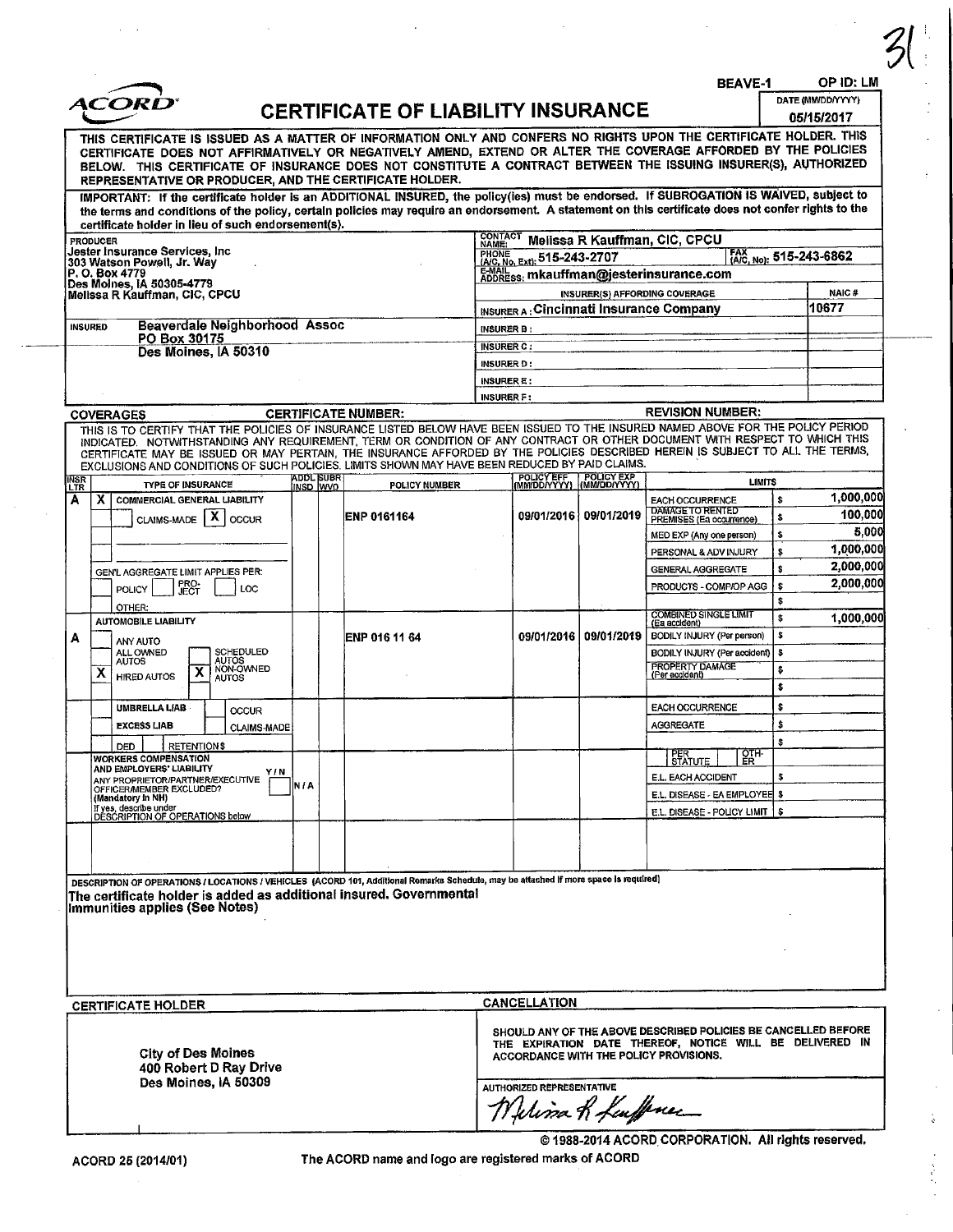| <b>NOTEPAD</b>                                                                                                                                                                                                                                          |                                            | INSURED'S NAME Beaverdale Neighborhood Assoc                                                                                                                          |                                   | <b>BEAVE-1</b><br>OP ID: LM | PAGE 2<br>Date 05/15/2017 |
|---------------------------------------------------------------------------------------------------------------------------------------------------------------------------------------------------------------------------------------------------------|--------------------------------------------|-----------------------------------------------------------------------------------------------------------------------------------------------------------------------|-----------------------------------|-----------------------------|---------------------------|
| The Company and the Insured expressly agree and state that the purchase of<br>this policy of insurance by the insured does not provide coverage for<br>torts specified in Iowa Code 670.4 and that the Insured does not waive any<br>of<br>this policy. |                                            |                                                                                                                                                                       |                                   |                             |                           |
|                                                                                                                                                                                                                                                         |                                            |                                                                                                                                                                       |                                   |                             |                           |
|                                                                                                                                                                                                                                                         |                                            |                                                                                                                                                                       |                                   |                             |                           |
|                                                                                                                                                                                                                                                         |                                            |                                                                                                                                                                       |                                   |                             |                           |
|                                                                                                                                                                                                                                                         |                                            |                                                                                                                                                                       |                                   |                             |                           |
|                                                                                                                                                                                                                                                         |                                            |                                                                                                                                                                       |                                   |                             |                           |
|                                                                                                                                                                                                                                                         |                                            |                                                                                                                                                                       |                                   |                             |                           |
|                                                                                                                                                                                                                                                         |                                            |                                                                                                                                                                       |                                   |                             |                           |
| $\alpha$ , $\alpha$ , $\alpha$                                                                                                                                                                                                                          |                                            |                                                                                                                                                                       | the control of the control of the |                             |                           |
|                                                                                                                                                                                                                                                         |                                            |                                                                                                                                                                       |                                   |                             |                           |
|                                                                                                                                                                                                                                                         |                                            | and the state of the state of<br>$\mathcal{L}(\mathcal{L}(\mathcal{L}))$ and $\mathcal{L}(\mathcal{L}(\mathcal{L}))$ . The contribution of $\mathcal{L}(\mathcal{L})$ |                                   |                             |                           |
|                                                                                                                                                                                                                                                         |                                            |                                                                                                                                                                       |                                   |                             |                           |
|                                                                                                                                                                                                                                                         | the control of the state of the control of |                                                                                                                                                                       |                                   |                             |                           |
| $\mathcal{A}(\mathcal{A})$ and                                                                                                                                                                                                                          |                                            | $\mathcal{O}(\mathcal{O}_\mathcal{O})$ . The set of $\mathcal{O}_\mathcal{O}(\mathcal{O}_\mathcal{O})$                                                                |                                   |                             |                           |

 $\begin{array}{c} 1 \\ 1 \\ 2 \end{array}$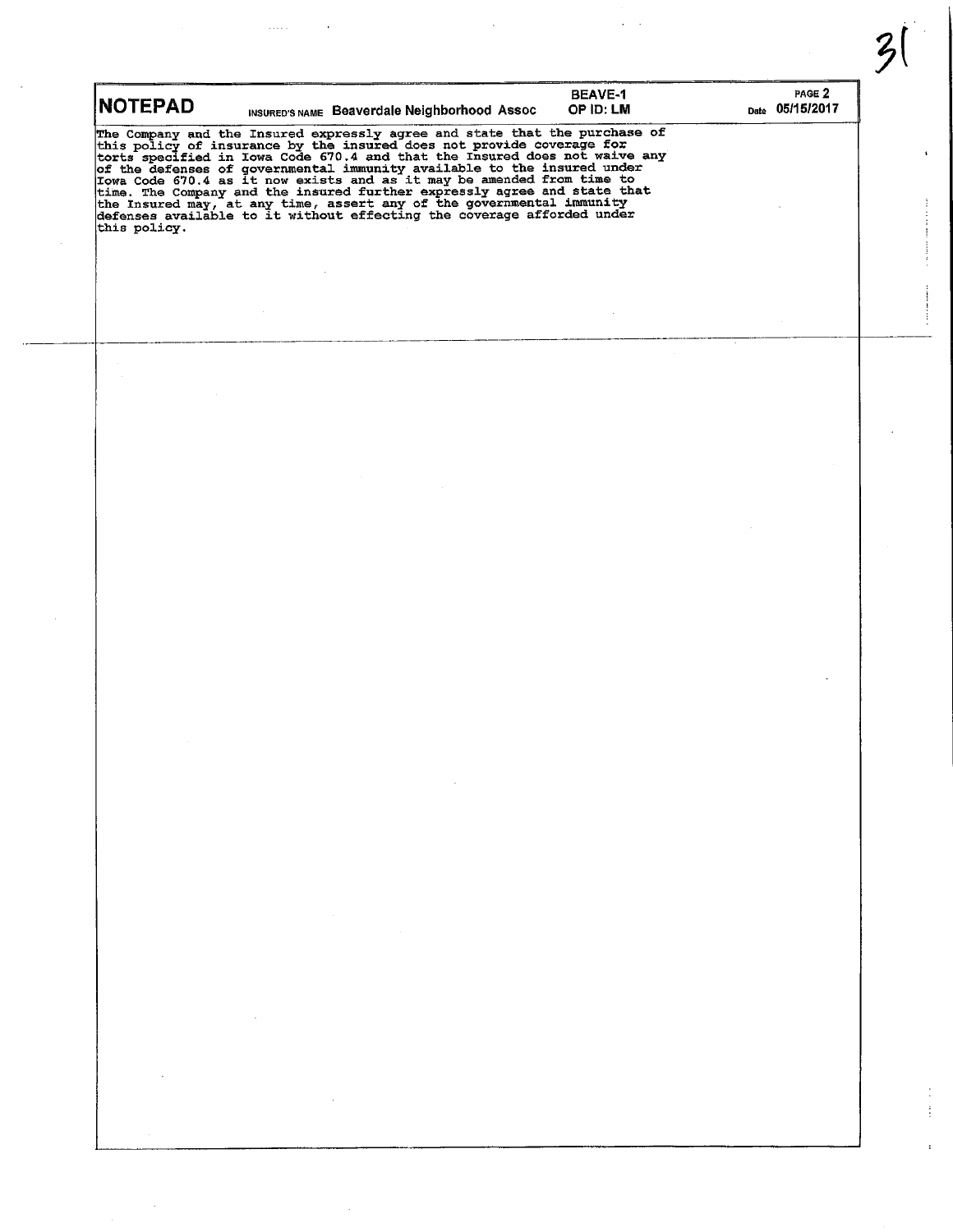# **TidAmerican**

# **LICENSE FOR BANNERS**

MidAmerican Energy Company ("MidAmerican") grants B&NV&D ALE CONTENNIAL COMMITTEE ("Licensee") a license to use its utility poles for barners during the period JULY through NovemBr2 of each calendar year, subject to the following:

1. The utility poles included in this License are located in MoINES lowa and identified on the attached map. Licensee shall attach to  $5^3$  poles.

ነንድ

The overall width, length and top (vertical from ground line) of the banners shall not  $2.$ exceed the dimensions as described in MidAmerican's Distribution Standards and Conditions, Exhibit A in paragraph 1.04.

3. All attachments shall be installed, maintained and removed by qualified individual in accordance with the requirements and specifications of the presently adopted lown Electrical Safety Code, National Electrical Safety Code, the Occupational Safety and Health Act and all Distribution Standards and Conditions, and Orders issued pursuant thereto, and the Iown Utilities Board.

 $4.$ Licensee shall indemnify and hold harmless MidAmerican, its parent, subsidiary and affiliated companies and its and their agents, officers and employees from and against any loss or damage to the Facilities, all claims, actions, suits, proceedings, costs, expenses, damages and liabilities (including legal expense and incidental and consequential damages) arising out of or connected with the use or condition (including all defects whether or not discoverable by either party) of the Facilities during the license period.

5. MidAmerican must emphasize the presence of its electric wires and Facilities and the potentially dangerous nature of electricity. Licensee shall notify its agents, servants, employees and all others who are involved with work in the area of MidAmerican's Facilities of the potentially dangerous nature of electricity and the need to notify MidAmerican prior to using equipment in any area where work cannot be performed safely. Licensee shall notify MidAmerican, Attention: Distribution Operations, in writing in the event that Licensee determines that the installation of banners cannot be performed safely in the area of MidAmerican's electric lines or Pacilities. Licensee, its agents, servants, employees and all others will cease work and notify MidAmerican so that appropriate measures may be taken to avoid a potentially hazardous situation.

6. Licensee shall maintain insurance with MidAmerican named as additional insured, to cover all risks in paragraph 5 and shall provide a copy of the insurance certificate to MidAmerican upon execution of this License. The coverage and limits are specified on Exhibit B, attached hereto and incorporated herein by this reference.